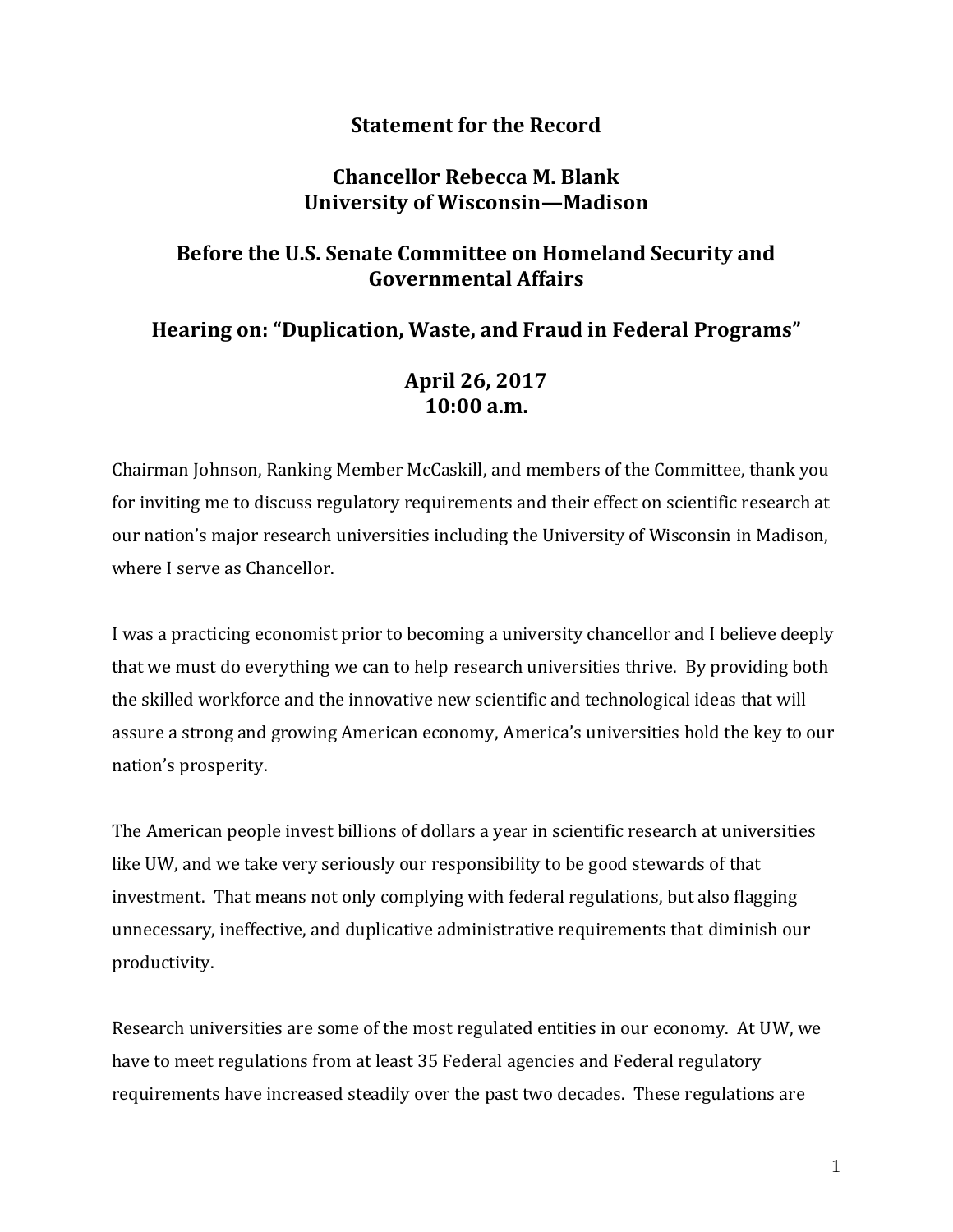often a response to valid concerns, and many of them may be important to assure that we do our work as effectively and transparently as possible. But some of them have become overly burdensome.

I want to share a few of my observations with you this morning, and talk about how we can ensure safety and accountability while reducing costly administrative requirements that are burying our scientists in paperwork.

#### **Recent legislation is a big step forward – but more can be done**

The 21st Century Cures Act and the American Innovation and Competitiveness Act are big steps in the right direction. I want to thank the members of this committee for supporting these bills.

But there is still more that can be done, as the GAO notes in its report.

Like nearly every public university in this nation, UW-Madison is facing severe financial pressures. If we're going to continue to educate 43,000 students a year, run a more-thanbillion-dollar research enterprise, and produce innovations that drive the economy, we cannot continue to waste precious resources on duplicative, unnecessary paperwork.

Let me add that this is a burden not only on major research institutions, but also on smaller colleges that do research.

Many of them, including the four-year colleges within the UW System, are having great success building small research enterprises that are driving the regional economy, but they don't have the financial ability to spend millions of dollars a year and hire dozens of people to work on compliance.

Excessive regulation can put these smaller schools out of the research business.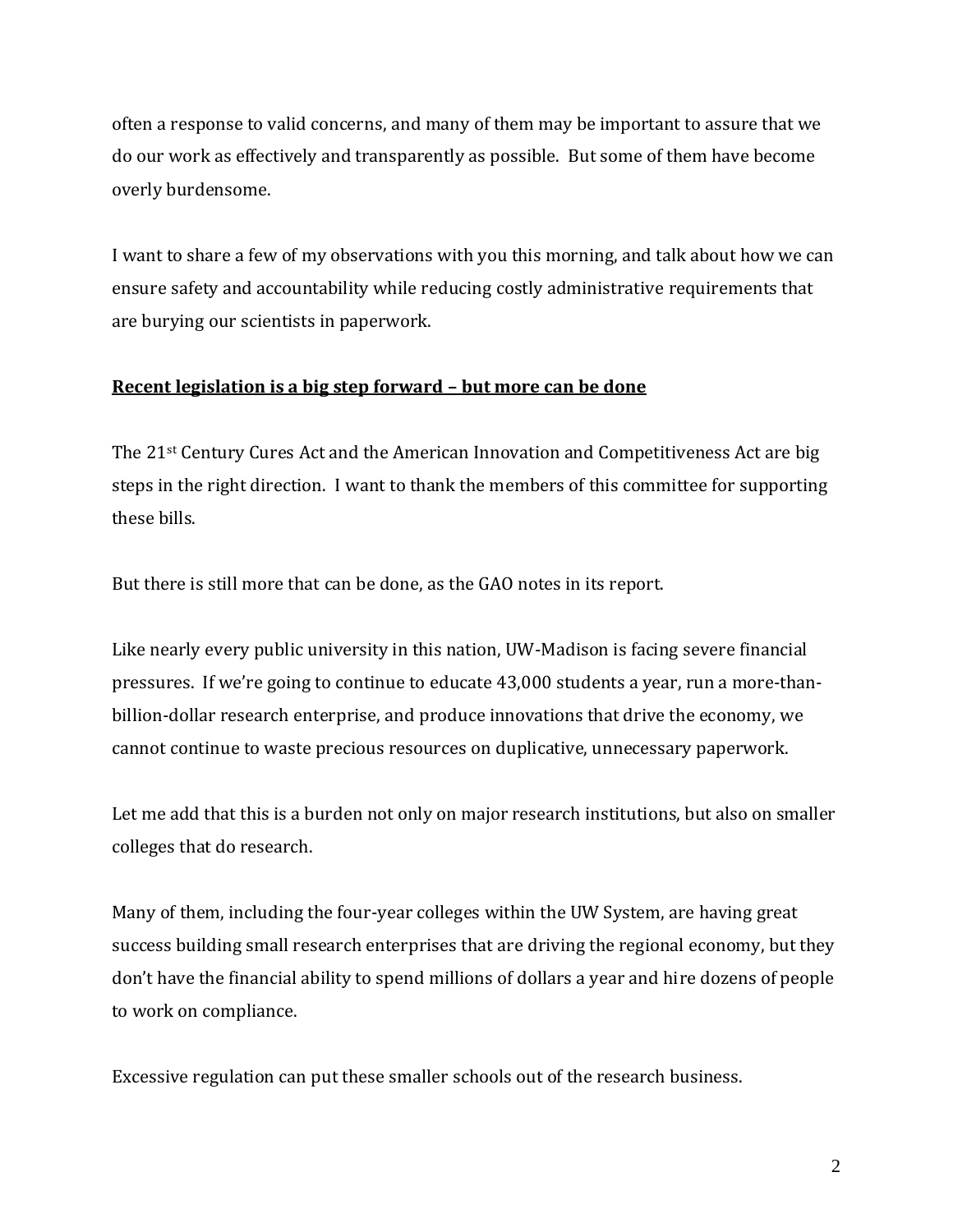My message today is very clear:

# **We have spent many years adding layer upon layer of federal regulations, and we're at a point where this is seriously impeding the productivity of our scientists**

There are as many as 23 different pre-and post-award administrative responsibilities associated with federal research grants. Each of these steps requires time from either the researcher or from support staff.

Ten years ago we had 50 full-time staff handling regulatory compliance on human and animal research projects. Today we have nearly 80, and we're hiring more. I cannot think of another function on campus that has added 30 full-time positions in the last decade. In fact, the staff in many of our offices has been reduced as we've dealt with budget cuts and worked to become more efficient.

Let me tell you a story.

*There are 340,000 sports-related concussions each year in U.S. high schools. This is a major public health problem. One of our investigators wanted to send a survey to student athletes and athletic trainers in about 50 high schools around Wisconsin to improve our understanding of how often concussions are reported, factors influencing how they are managed, and how they affect quality of life in high school athletes.*

*This survey study triggered a raft of regulations under the Common Rule, additional Common Rule subparts related to participation of children, HIPAA Privacy Rule, HIPAA Security Rule, and FERPA.*

*Ultimately, the investigator had to enter into formal agreements with every one of the athletic trainers and jump through additional hoops for each local school district.*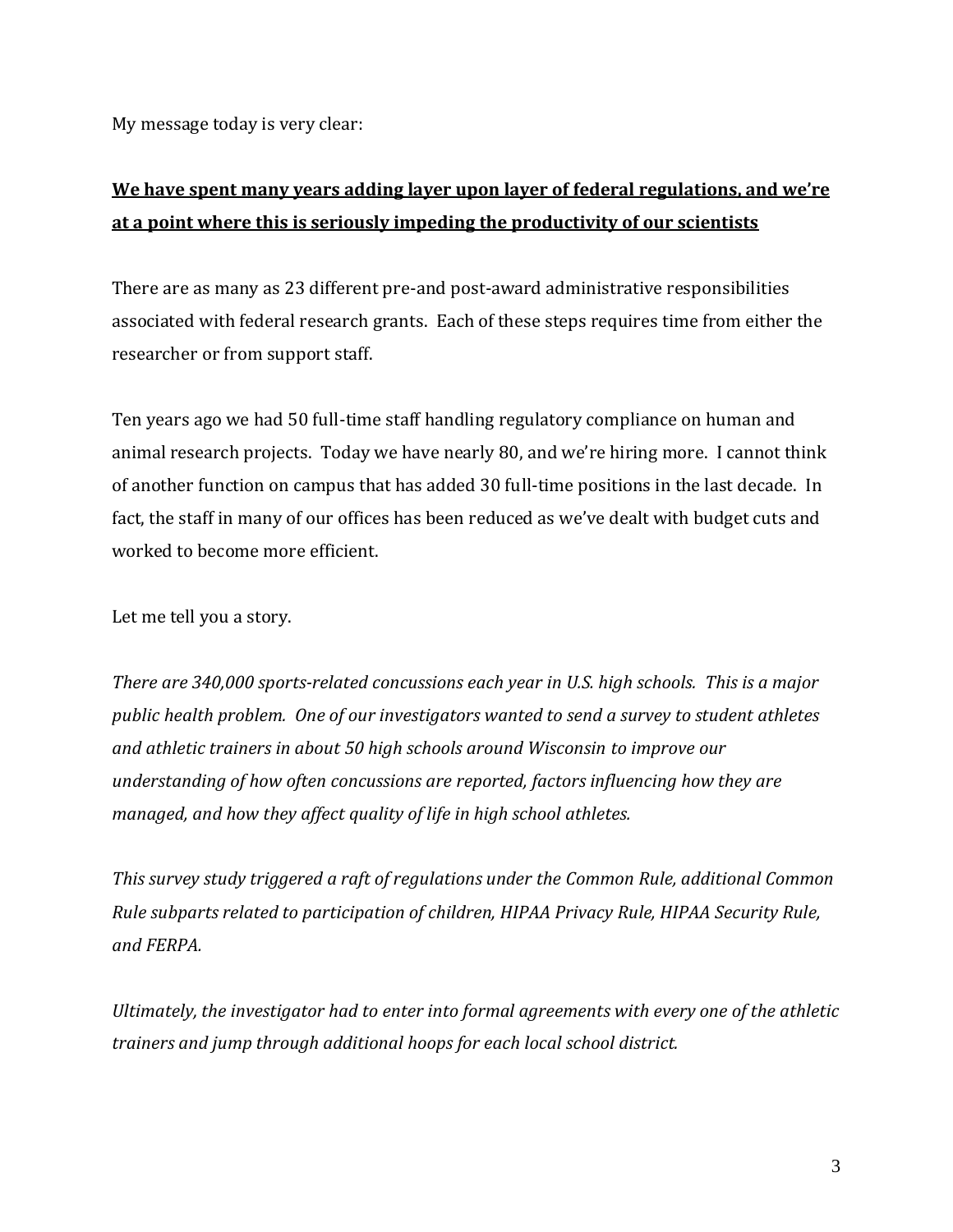*This imposed major delays and additional costs, and certainly didn't improve anyone's safety. If anything, the regulations made it harder for us to understand and address a major public health issue.* 

# **Much of this administrative burden falls directly on teachers and researchers, taking valuable time away from the classroom and the lab**

The latest Federal Demonstration Partnership survey reveals that, nationwide, scientists with federal funding spend up to 42 percent of their time – or about four hours in a ninehour day – on regulatory and administrative activities. Over the course of one year at UW-Madison, that's about two million hours our 2,200 faculty are spending on paperwork.

Imagine the discovery and innovation and teaching that could happen in two million hours!

In research involving human subjects, the preparation of compliance materials has become a science unto itself – in fact, it's spawned an entirely new job: Regulatory Specialist. These are people employed by individual research teams for the sole purpose of handling massive quantities of paperwork.

Scientists who cannot afford a Regulatory Specialist either cancel their research project or take on very high administrative burdens themselves.

We recently surveyed our scientists who do research involving human subjects. Nearly half (48.5 percent) told us that in recent years they had given up, or almost given up, pursuing at least one research study because of the red tape.

We can't afford to sideline potentially life-saving research.

And we *know* the system can work better, because we've seen it work better. Just consider the battle against the Zika virus: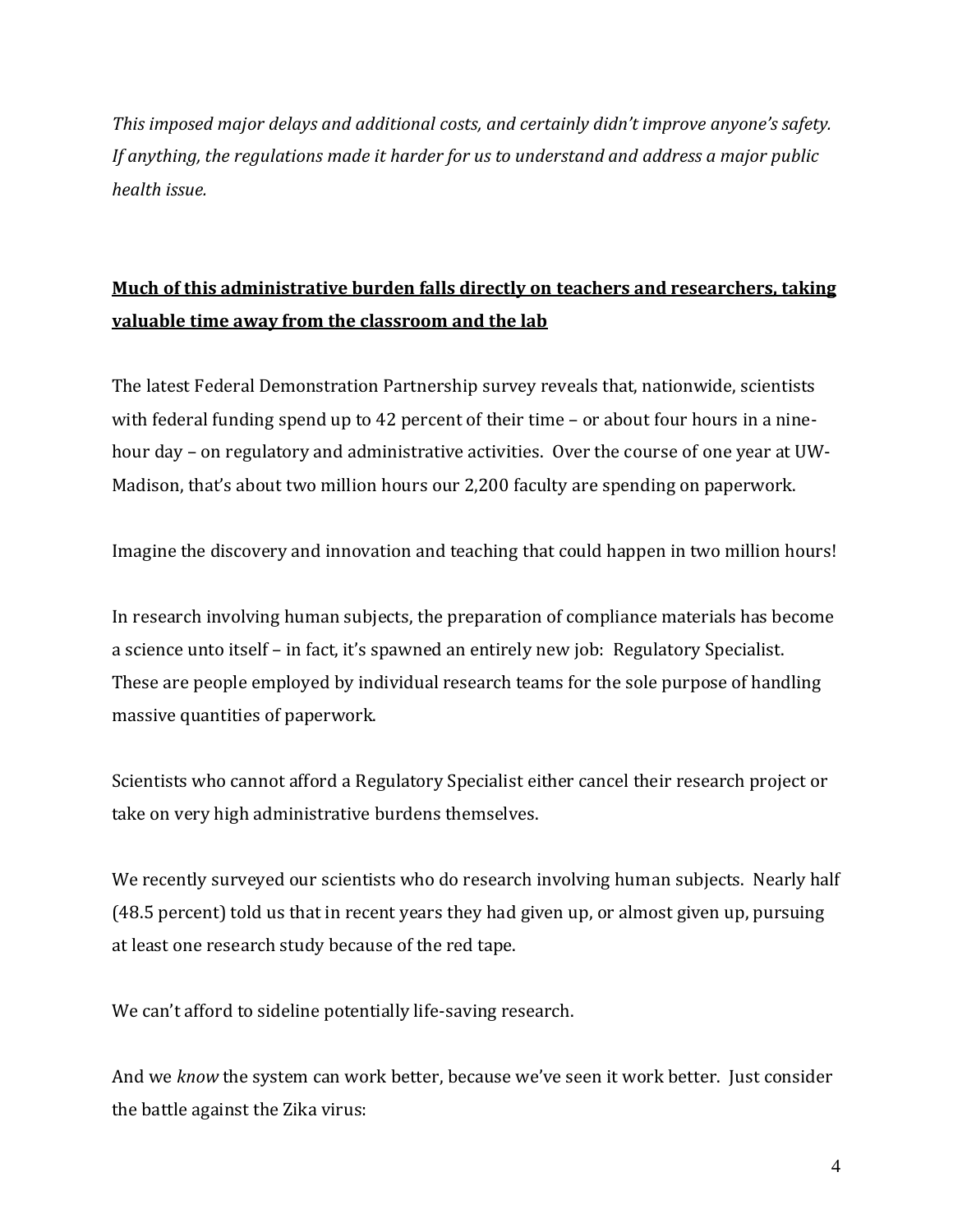*Zika is a mosquito-borne illness that causes devastating birth defects. It has created an international public health emergency, and scientists at UW-Madison are leading the fight to control Zika. Several of them are posting their data publicly online in real time to quickly give others working to control the disease the best possible information.* 

*Because of the threat to public health, their initial proposal was given high priority and approved by the UW Institutional Animal Care and Use Committee (IACUC) and biosafety committees about a month after the researchers submitted their materials for approval.* 

*This was at a time when South America was seeing 20,000 new Zika infections every week, so even a one-month delay came at a significant cost, but this expedited process demonstrates what is possible with good communication and a common-sense approach.* 

### **What Can Be Done?**

Let me turn to some specific recommendations for change.

# **First, key provisions of recently adopted legislation should be prioritized for implementation**

The 21st Century Cures Act and the American Innovation and Competitiveness Act (AICA) take important steps towards reducing some of these administrative burdens, and there are two provisions in particular that should be top priorities.

- **(1) OMB should immediately stand up the new Research Policy Board** required by the 21st Century Cures Act. This board will give us a new way to work with federal agencies to coordinate and improve regulation, spot gaps in the system, and assess and minimize the regulatory burden.
- **(2) Current grant application and reporting requirements should be streamlined and simplified** as soon as possible, as required by the AICA. The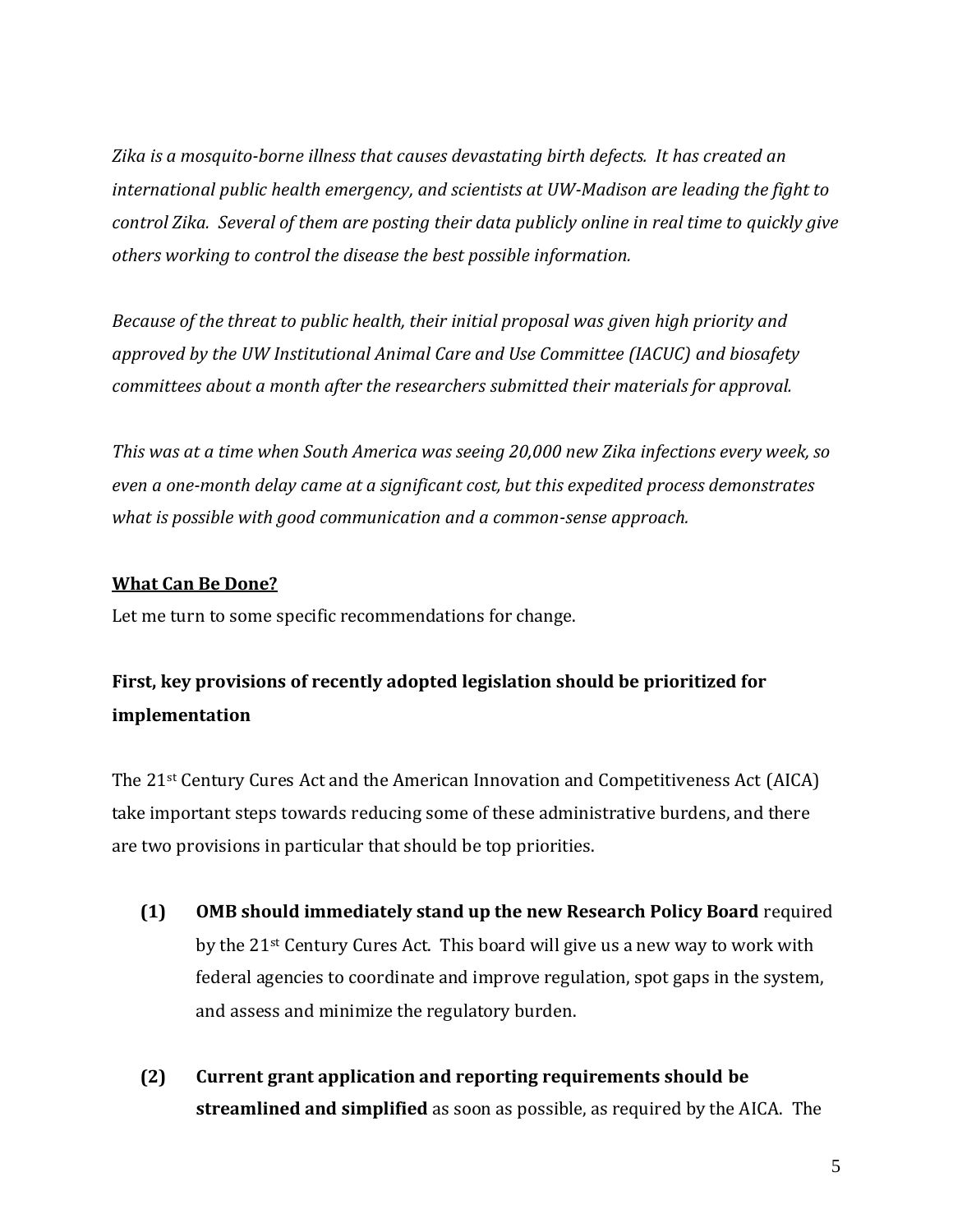GAO report notes that Federal agencies have made efforts along these lines, but have not fully addressed variation in the requirements, which limits the effectiveness of the changes.

Right now nearly every agency has different formats for submitting a research proposal, reporting on research progress, and demonstrating compliance with regulations. And agencies have different requirements for how results should be saved and made publicly available.

But there have been important steps, as the GAO points out, toward standardizing some post-award requirements, such as financial reporting.

Possible additional changes include:

- Streamlining pre-award requirements
- Standardizing grant formats across agencies
- Eliminating duplicative reporting, and
- **EXECT** Implementing a unified federal system for report submission

Implementing and enforcing these changes – already part of the AICA – can have a transformative effect, which is why the Association of American Universities (AAU, the top 62 public and private research institutions in the U.S. and Canada), along with the Association of Public and Land Grant Universities (APLU) and the Council on Governmental Relations (COGR) are all asking that this be prioritized.

## **Second, the Final Rule should come with training and guidance to ensure proper interpretation and application**

The recently adopted Final Rule, scheduled to take effect January 2018, modernizes the Common Rule (last updated in 1991) governing human subjects in research. It covers research supported by 16 Federal departments and agencies, and the National Science Foundation.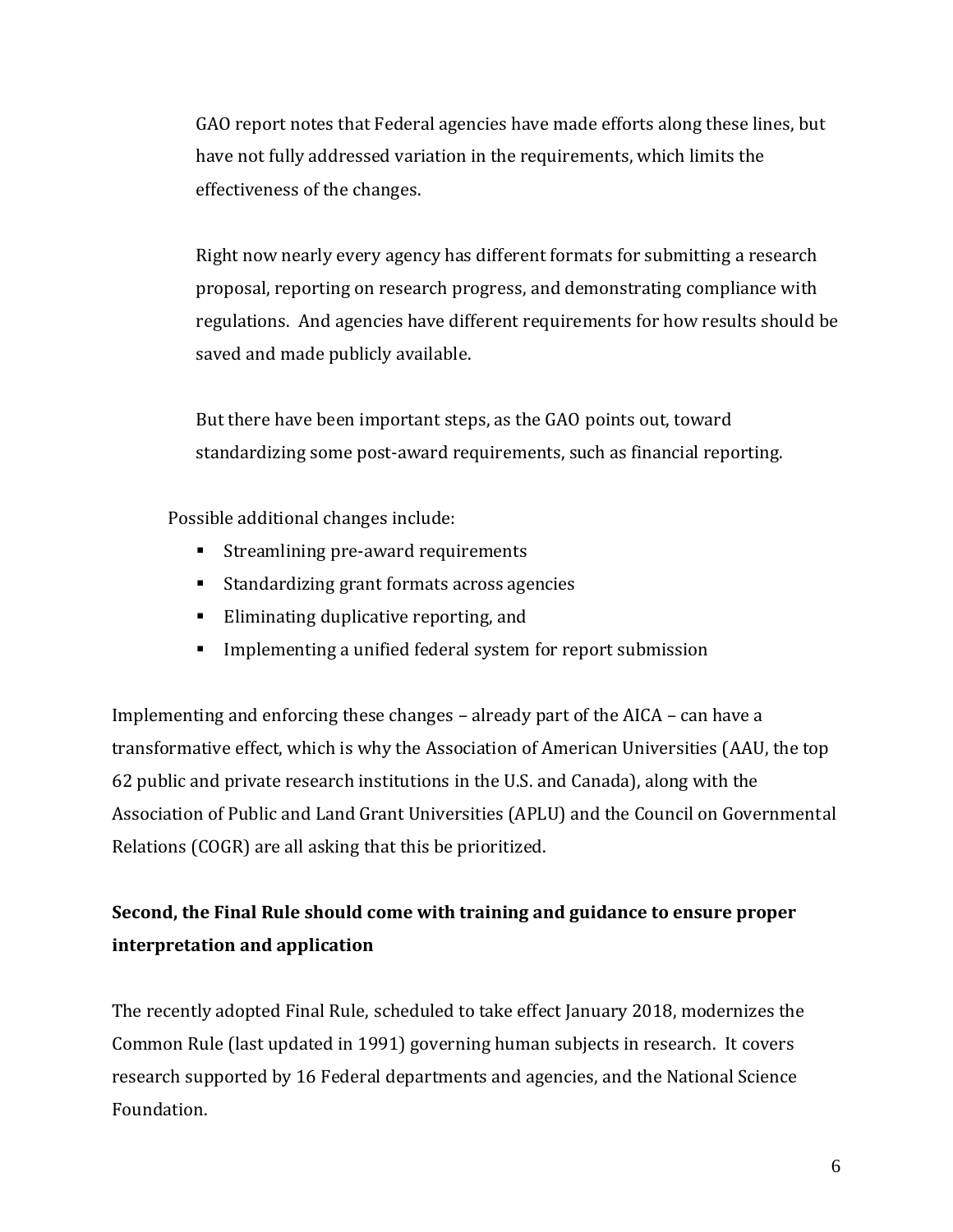One important goal of the Final Rule is to reduce the regulatory burden on research that poses little or no risk to participants – for example, studies that involve simple observation.

Right now, Institutional Review Board committees, which review and approve research involving human subjects, apply the same federal regulations designed for high-risk studies, to these low-risk studies.

The Final Rule adds important exemptions and expedited review categories, but without better training for grant compliance officers and guidance to Institutional Review Boards to address differences in how these regulations are interpreted and applied, problems will persist.

Let me give you an example of the problems caused by dueling interpretations of the rules:

*One of our pediatricians wants to create a registry to track health information from children across the state who have a very serious condition that can cause heart attacks at an early age.* 

*Registries like these are critically important to good patient care because they give healthcare professionals vital information on, for example, which treatments work and which don't. Among other things, that's the kind of information that helps keep health-care costs down.* 

*We are now six months into this process, and full approvals still have not been granted because there are multiple sites providing information to the registry, and each interprets the regulations a little differently.* 

*No one is arguing that this project should not comply with all applicable regulations. But this lengthy and expensive process is doing nothing to make these children safer. In fact, as with the concussion survey, the delays can have a negative impact.*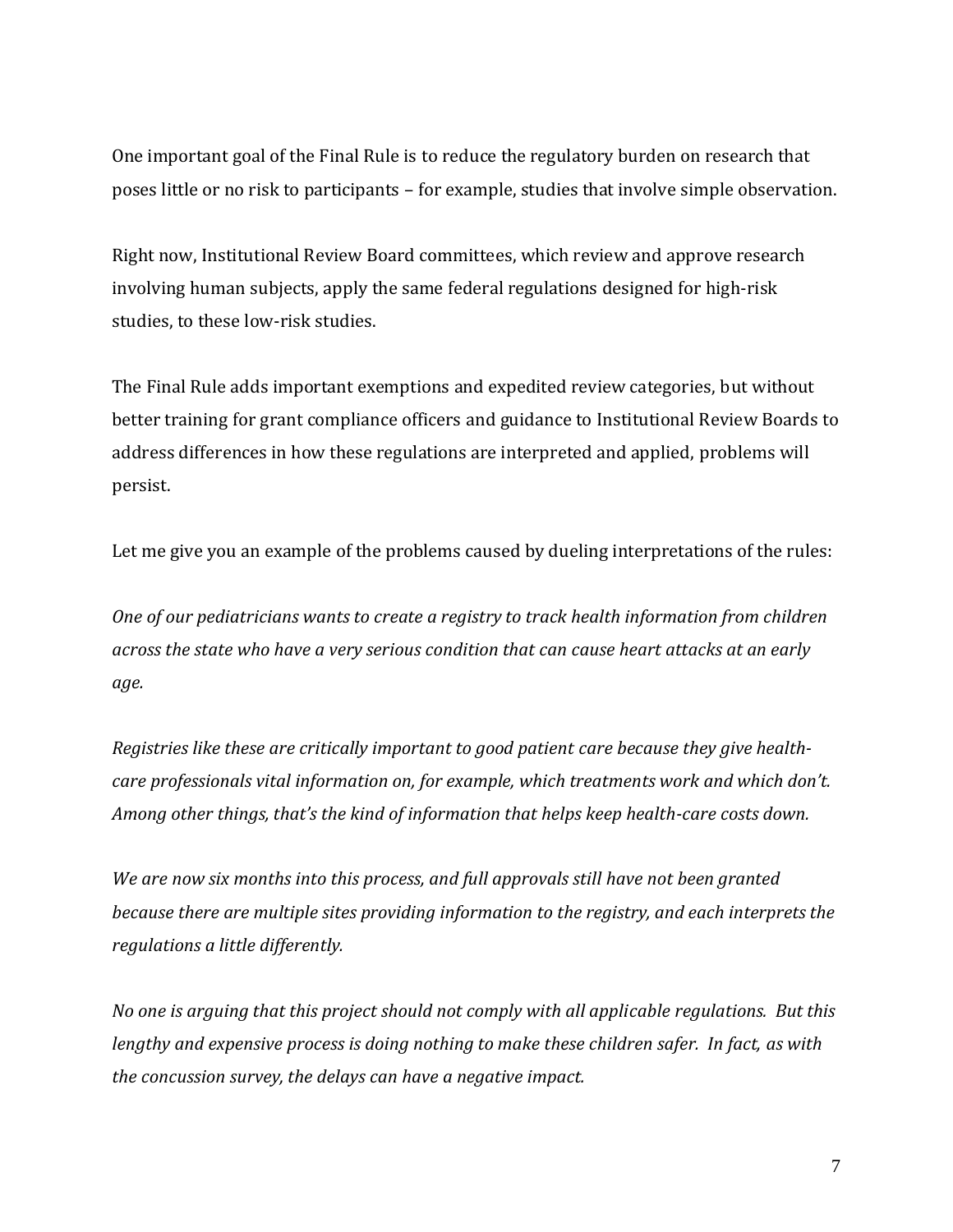We will be very happy to see the Final Rule go into effect, and hope to see an expansion of the kinds of low-risk research that can qualify for a reduced level of regulation.

### **Third, excessive audits should be reduced**

Our research administrators work in a world of constant audits by Inspectors General. These are in addition to the on-going annual "A-133" audits that attest to our having systems and procedures in place to provide proper stewardship of federal funds.

These broad audits by Inspectors General from multiple Federal agencies are conducted frequently, and they're usually duplicative and unnecessary. In recent audits of research universities around the country, OIG questioned about \$720 million in expenditures. Following review, only \$580,000 of that was sustained. In other words, less than 0.1 percent.

These excessive audits are precisely what the Single Audit was designed to eliminate. They create an enormous and costly administrative burden. One recent audit took 4,500 hours of staff time. And their public release, often with allegations that are not ultimately sustained, threatens our institutional credibility.

Time and money would be better spent on audits where there is due cause to believe that there's a genuine risk of fraud, waste, and abuse.

We strongly support the call from both AAU and COGR to reduce this overreach by the Inspectors General.

I have been talking about regulations that relate to research, but let me also mention some of the other regulations that we deal with, which govern student affairs.

## **Regulations designed to protect students are enforced in ways that are confusing and contradictory, and may not serve the law's intent**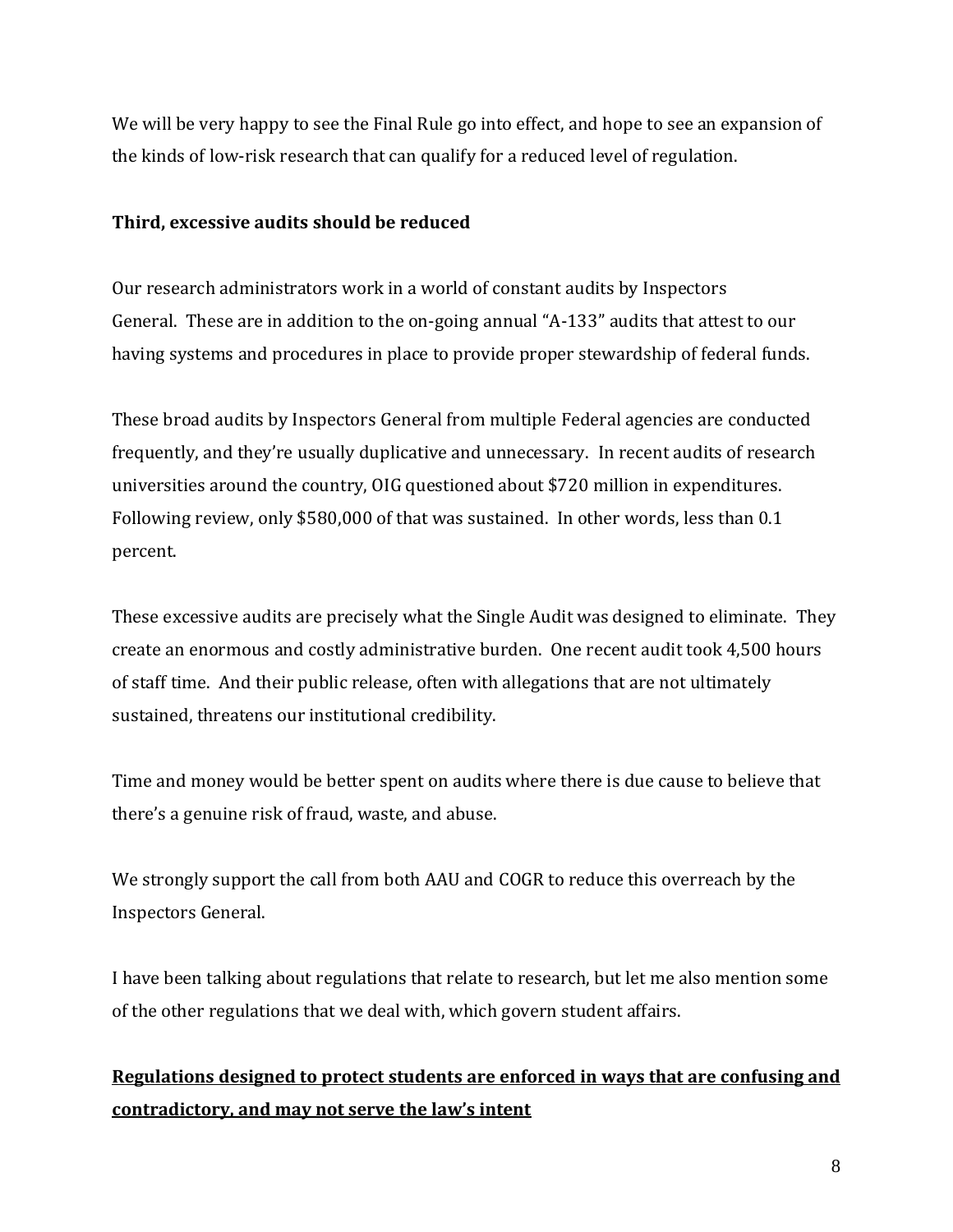Let me give you three examples.

#### **1. The Clery Act**

The Clery Act, which we fully support, was designed to improve campus safety by sharing information with parents and students about crimes committed both on campus and noncampus property.

But we now have multiple agencies collecting multiple data and categorizing it in multiple ways. And the result – as the GAO report points out – is a system that at times is hindering, rather than helping, our understanding of campus crime.

Here's an example: the Department of Education has interpreted "non-campus property" to mean anyplace any student spends more than one night as part of a university event.

If a group of students goes on a research trip with a professor, or participates in an athletic event, we have to reach out to local law enforcement and gather crime statistics on the hotel where they're staying.

You can imagine that we spend hundreds of hours tracking information on properties all over the world. That's time that could be spent on actual crime prevention. But the worst part is, the information we gather is misleading because all non-campus properties are lumped together. So, many of the crimes we have to report occurred nowhere near our institution and have no bearing on campus safety.

We recommend that the Department of Education's interpretation of "non-campus" property be re-evaluated so that we're providing useful crime statistics to families and students, and reducing what has become a major administrative burden.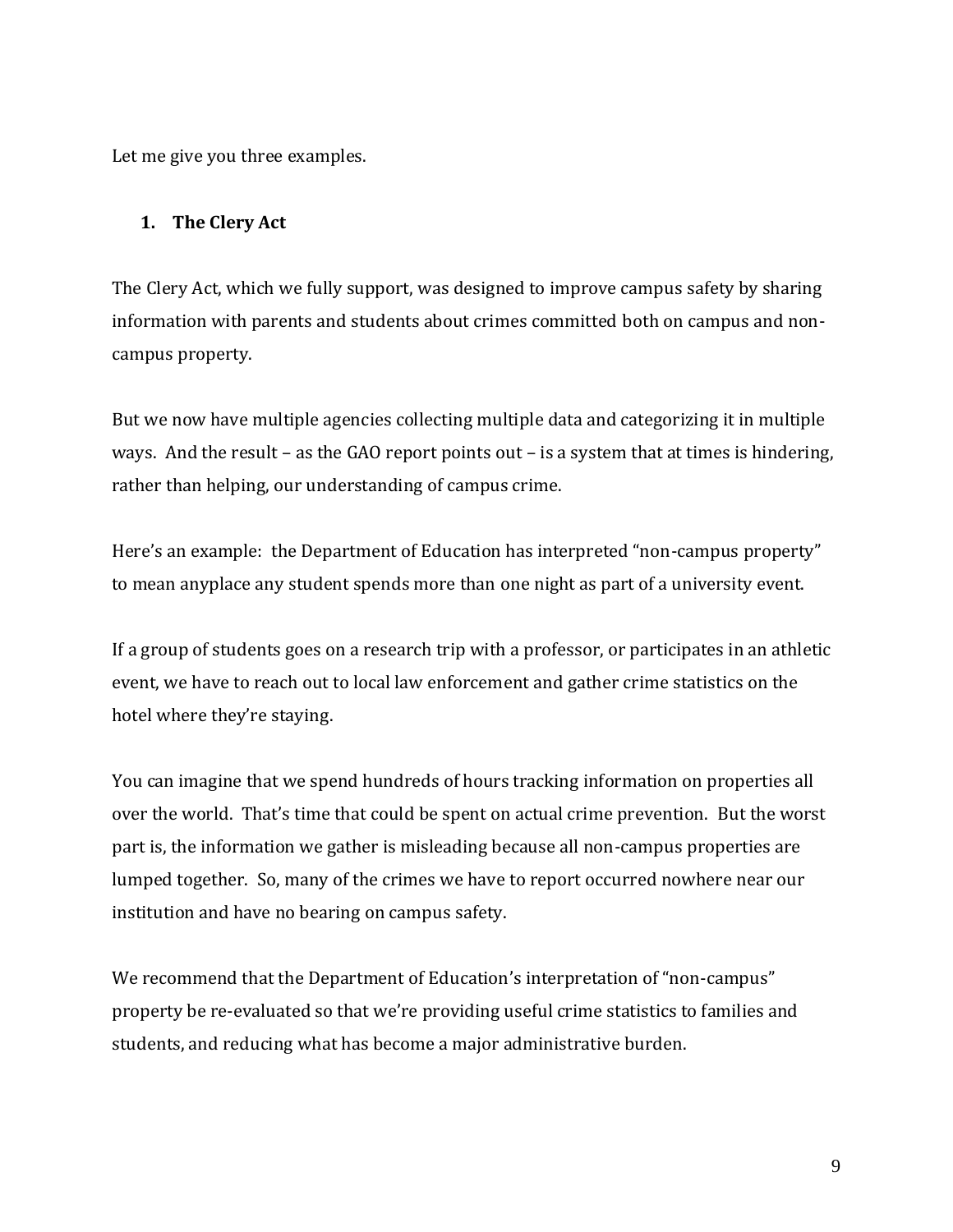We also support the GAO's recommendation for an interagency forum to discuss the range of data collection efforts and determine if they are all necessary.

#### **2. Title IX enforcement**

We strongly support Title IX. It's been an extraordinarily valuable tool to address longstanding issues of discrimination.

Here's the problem. Because federal research grants are linked to Title IX compliance, every agency that provides funding must separately ensure that we're complying.

In the current academic year, we've been asked to respond to inquiries about our Title IX compliance by the Department of Education, the Nuclear Regulatory Commission, the U.S. Department of Agriculture, and NASA. Each group asks for different types of reports. Given the varied nature of the research activities taking place at UW-Madison, there is a long line of other Federal agencies that could, at any time, require us to demonstrate our Title IX compliance.

We recommend consolidating Title IX enforcement within a single agency, which will not only ease this substantial administrative burden, but also help to ensure more uniform interpretation and enforcement of the law.

#### **3. Return to Title IV (R2T4) regulations**

One of the most administratively burdensome regulations related to students is the Return to Title IV calculation, commonly known as R2T4. This governs how we handle federal student aid when the student withdraws from school.

This is consistently one of the top three most-cited weaknesses in the annual OMB A-133 audits and for good reason - it's complex, confusing and duplicative.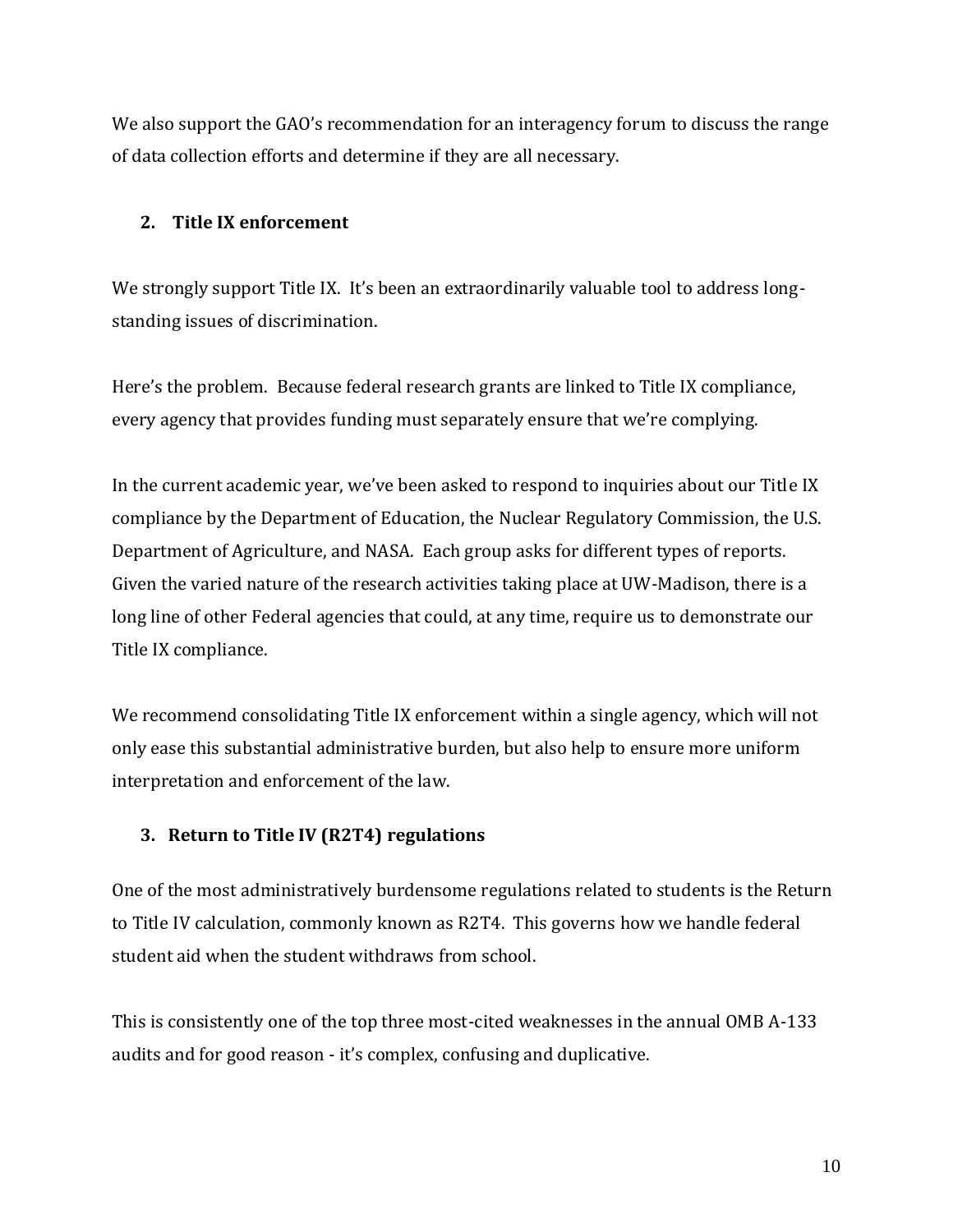The Federal Student Aid Handbook dedicates a full 213 pages of instructions and guidance to this single regulation. Unfortunately, those 213 pages don't clarify a whole lot.

By comparison, guidance on the Federal Pell Grant and calculation of the Afghanistan Service Grant cover just 38 pages.

We recommend that the Department of Education simply use the information already reported to calculate how much the student owes, and notify students and institutions. This would ease a substantial administrative burden, reduce audit issues, and better ensure accurate calculations.

### **Not all regulation is wasteful and unnecessary**

Let me be clear that I am not arguing that we should do away with all regulations governing students or research.

A number of them are important for the safety and well-being of the more than 20 million students at colleges and universities across this nation.

Similarly, we don't seek to return to the days when research was conducted with no rules. That's dangerous. We need only think of the Tuskegee Syphilis Study to be reminded of the need for effective regulation.

Federal research grants come with many strings for a number of good reasons:

- To guard against improper spending of taxpayer dollars.
- To help to ensure research integrity.
- To increase access to research data and results.
- And most important of all, to help protect humans and animals involved in research.